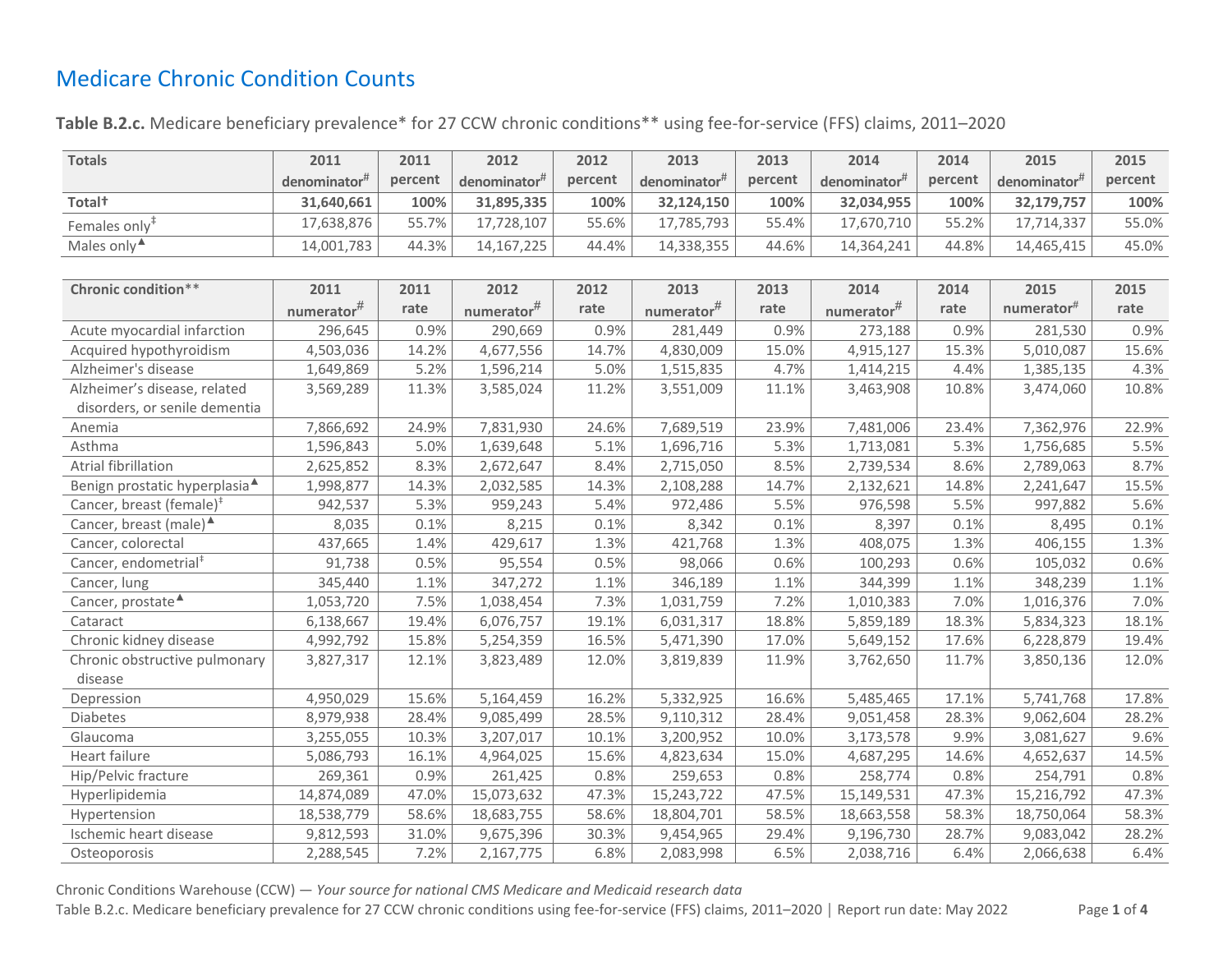| Chronic condition**                    | 2011                   | 2011  | 2012          | 2012  | 2013          | 2013  | 2014          | 2014  | 2015            | 2015  |
|----------------------------------------|------------------------|-------|---------------|-------|---------------|-------|---------------|-------|-----------------|-------|
|                                        | numerator <sup>#</sup> | rate  | $numerator$ # | rate  | numerator $#$ | rate  | numerator $#$ | rate  | numerator $\pi$ | rate  |
| Rheumatoid<br>arthritis/Osteoarthritis | 9,580,977              | 30.3% | 9,851,000     | 30.9% | 9,993,880     | 31.1% | 10,053,514    | 31.4% | 10,342,805      | 32.1% |
| Stroke/Transient ischemic<br>attack    | .,309,956              | 4.1%  | 1,296,511     | 4.1%  | 1,279,697     | 4.0%  | 1,274,536     | 4.0%  | 1,270,383       | 3.9%  |

\* Includes all Medicare beneficiaries who were eligible for or enrolled in Medicare on or after January 1, YYYY. The Chronic Conditions Warehouse (CCW) team calculates period prevalence for these rates: beneficiaries with full or nearly full FFS coverage during the year who had claim(s) for the condition within the condition-specified look back period (27 CCW Chronic Conditions have a one- to three-year look-back period). Refer to the algorithm specifications on th[e Chronic Conditions page](https://www2.ccwdata.org/web/guest/condition-categories-chronic) of the CCW website.

\*\* The CCW team may have counted beneficiaries in more than one chronic condition category.

† Includes beneficiaries with full or nearly full FFS coverage (i.e., 11 or 12 months of Medicare Parts A and B [or coverage until time of death] and one month or less of health maintenance organization [HMO] coverage).

‡ Includes only females for cancer, endometrial and female breast.

▲ Includes only males for benign prostatic hyperplasia and cancer, prostate and cancer, male breast.

# The CCW team defines the numerator as evidence of claims for the condition.

**NOTE:** The application of different Medicare coverage restrictions/criteria will impact the size of these samples.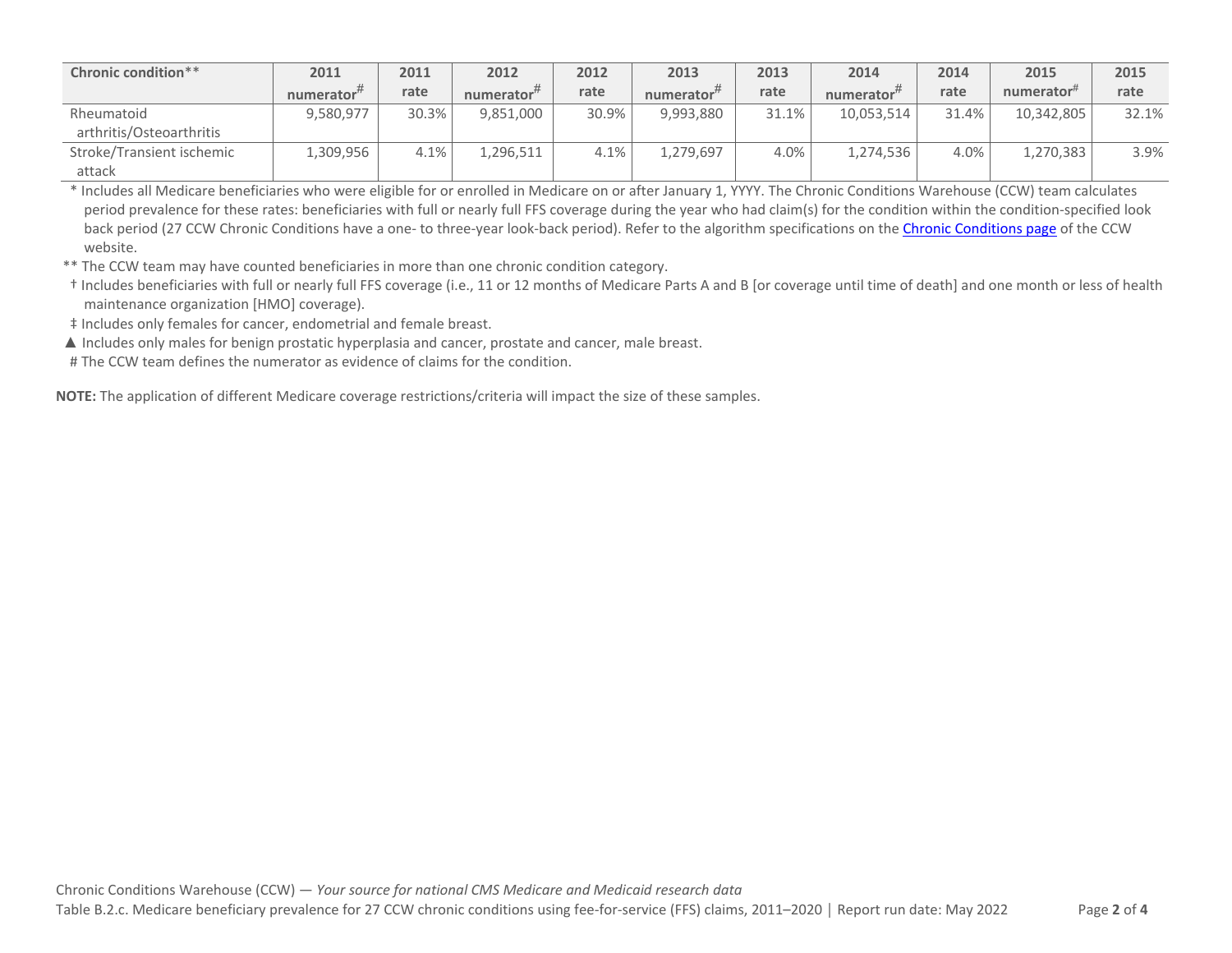|  | Table B.2.c. Medicare beneficiary prevalence* for 27 chronic conditions** using fee-for-service (FFS) claims, 2011-2020 |
|--|-------------------------------------------------------------------------------------------------------------------------|
|--|-------------------------------------------------------------------------------------------------------------------------|

| <b>Totals</b>                             | 2016                      | 2016    | 2017                      | 2017    | 2018          | 2018    | 2019                      | 2019    | 2020                   | 2020    |
|-------------------------------------------|---------------------------|---------|---------------------------|---------|---------------|---------|---------------------------|---------|------------------------|---------|
|                                           | denominator <sup>#</sup>  | percent | denominator <sup>#</sup>  | percent | denominator#  | percent | denominator <sup>#</sup>  | percent | denominator#           | percent |
| Total <sup>+</sup>                        | 32,607,998                | 100%    | 32,483,529                | 100%    | 32,184,841    | 100%    | 31,860,990                | 100%    | 31,187,299             | 100%    |
| Females only <sup>#</sup>                 | 17,927,869                | 55.0%   | 17,820,358                | 54.9%   | 17,626,850    | 54.8%   | 17,412,231                | 54.7%   | 17,027,561             | 54.6%   |
| Males only <sup>4</sup>                   | 14,680,123                | 45.0%   | 14,663,165                | 45.1%   | 14,557,985    | 45.2%   | 14,448,754                | 45.3%   | 14,159,734             | 45.4%   |
|                                           |                           |         |                           |         |               |         |                           |         |                        |         |
| Chronic condition**                       | 2016                      | 2016    | 2017                      | 2017    | 2018          | 2018    | 2019                      | 2019    | 2020                   | 2020    |
|                                           | $\textsf{numerator}^{\#}$ | rate    | $\textsf{numerator}^{\#}$ | rate    | $numerator$ # | rate    | $\textsf{numerator}^{\#}$ | rate    | numerator <sup>#</sup> | rate    |
| Acute myocardial infarction               | 300,868                   | 0.9%    | 308,640                   | 1.0%    | 306,038       | 1.0%    | 304,933                   | 1.0%    | 263,583                | 0.8%    |
| Acquired hypothyroidism                   | 5,154,798                 | 15.8%   | 5,179,377                 | 15.9%   | 5,223,485     | 16.2%   | 5,262,192                 | 16.5%   | 4,916,834              | 15.8%   |
| Alzheimer's disease                       | 1,411,457                 | 4.3%    | 1,385,665                 | 4.3%    | 1,322,474     | 4.1%    | 1,255,744                 | 3.9%    | 1,158,895              | 3.7%    |
| Alzheimer's disease, related              | 3,625,188                 | 11.1%   | 3,668,111                 | 11.3%   | 3,620,471     | 11.2%   | 3,540,308                 | 11.1%   | 3,396,552              | 10.9%   |
| disorders, or senile dementia             |                           |         |                           |         |               |         |                           |         |                        |         |
| Anemia                                    | 7,324,867                 | 22.5%   | 7,306,548                 | 22.5%   | 7,239,463     | 22.5%   | 7,195,348                 | 22.6%   | 6,666,860              | 21.4%   |
| Asthma                                    | 1,726,018                 | 5.3%    | 1,719,783                 | 5.3%    | 1,648,710     | 5.1%    | 1,651,510                 | 5.2%    | 1,487,925              | 4.8%    |
| Atrial fibrillation                       | 2,806,954                 | 8.6%    | 2,811,985                 | 8.7%    | 2,806,009     | 8.7%    | 2,805,567                 | 8.8%    | 2,577,248              | 8.3%    |
| Benign prostatic hyperplasia <sup>4</sup> | 2,372,143                 | 16.2%   | 2,466,882                 | 16.8%   | 2,513,186     | 17.3%   | 2,604,982                 | 18.0%   | 2,458,050              | 17.4%   |
| Cancer, breast (female) <sup>#</sup>      | 1,023,455                 | 5.7%    | 1,039,940                 | 5.8%    | 1,052,717     | 6.0%    | 1,072,697                 | 6.2%    | 999,031                | 5.9%    |
| Cancer, breast (male) <sup>▲</sup>        | 8,548                     | 0.1%    | 8,801                     | 0.1%    | 8,863         | 0.1%    | 9,027                     | 0.1%    | 8,294                  | 0.1%    |
| Cancer, colorectal                        | 404,897                   | 1.2%    | 402,658                   | 1.2%    | 397,189       | 1.2%    | 393,852                   | 1.2%    | 353,886                | 1.1%    |
| Cancer, endometrial <sup>#</sup>          | 112,644                   | 0.6%    | 117,856                   | 0.7%    | 121,327       | 0.7%    | 125,525                   | 0.7%    | 114,882                | 0.7%    |
| Cancer, lung                              | 351,744                   | 1.1%    | 356,189                   | 1.1%    | 359,102       | 1.1%    | 365,414                   | 1.1%    | 344,633                | 1.1%    |
| Cancer, prostate <sup>4</sup>             | 1,041,335                 | 7.1%    | 1,055,251                 | 7.2%    | 1,067,853     | 7.3%    | 1,091,738                 | 7.6%    | 1,039,020              | 7.3%    |
| Cataract                                  | 5,856,642                 | 18.0%   | 5,787,577                 | 17.8%   | 5,685,874     | 17.7%   | 5,614,119                 | 17.6%   | 4,500,894              | 14.4%   |
| Chronic kidney disease                    | 7,531,754                 | 23.1%   | 8,048,628                 | 24.8%   | 8,145,457     | 25.3%   | 8,280,804                 | 26.0%   | 8,176,935              | 26.2%   |
| Chronic obstructive pulmonary             | 3,927,067                 | 12.0%   | 3,926,203                 | 12.1%   | 3,820,446     | 11.9%   | 3,730,918                 | 11.7%   | 3,230,078              | 10.4%   |
| disease                                   |                           |         |                           |         |               |         |                           |         |                        |         |
| Depression                                | 5,812,110                 | 17.8%   | 5,966,519                 | 18.4%   | 6,066,669     | 18.8%   | 6,172,840                 | 19.4%   | 5,773,743              | 18.5%   |
| Diabetes                                  | 9,163,634                 | 28.1%   | 9,081,954                 | 28.0%   | 8,919,842     | 27.7%   | 8,771,622                 | 27.5%   | 8,417,138              | 27.0%   |
| Glaucoma                                  | 2,392,332                 | 7.3%    | 3,107,902                 | 9.6%    | 3,080,540     | 9.6%    | 3,068,702                 | 9.6%    | 2,626,732              | 8.4%    |
| Heart failure                             | 4,690,896                 | 14.4%   | 4,665,730                 | 14.4%   | 4,655,713     | 14.5%   | 4,657,176                 | 14.6%   | 4,451,718              | 14.3%   |
| Hip/Pelvic fracture                       | 234,798                   | 0.7%    | 239,523                   | 0.7%    | 236,967       | 0.7%    | 235,452                   | 0.7%    | 213,567                | 0.7%    |
| Hyperlipidemia                            | 15,146,099                | 46.4%   | 15,686,586                | 48.3%   | 15,787,069    | 49.1%   | 15,925,681                | 50.0%   | 14,958,343             | 48.0%   |
| Hypertension                              | 19,105,483                | 58.6%   | 19,060,192                | 58.7%   | 18,938,578    | 58.8%   | 18,792,401                | 59.0%   | 17,436,164             | 55.9%   |
| Ischemic heart disease                    | 9,122,052                 | 28.0%   | 9,018,718                 | 27.8%   | 8,917,499     | 27.7%   | 8,856,093                 | 27.8%   | 8,515,380              | 27.3%   |
| Osteoporosis                              | 2,082,581                 | 6.4%    | 2,137,230                 | 6.6%    | 2,190,226     | 6.8%    | 2,291,912                 | 7.2%    | 2,124,221              | 6.8%    |

Chronic Conditions Warehouse (CCW) — *Your source for national CMS Medicare and Medicaid research data*

Table B.2.c. Medicare beneficiary prevalence for 27 CCW chronic conditions using fee-for-service (FFS) claims, 2011–2020 │ Report run date: May 2022 Page **3** of **4**